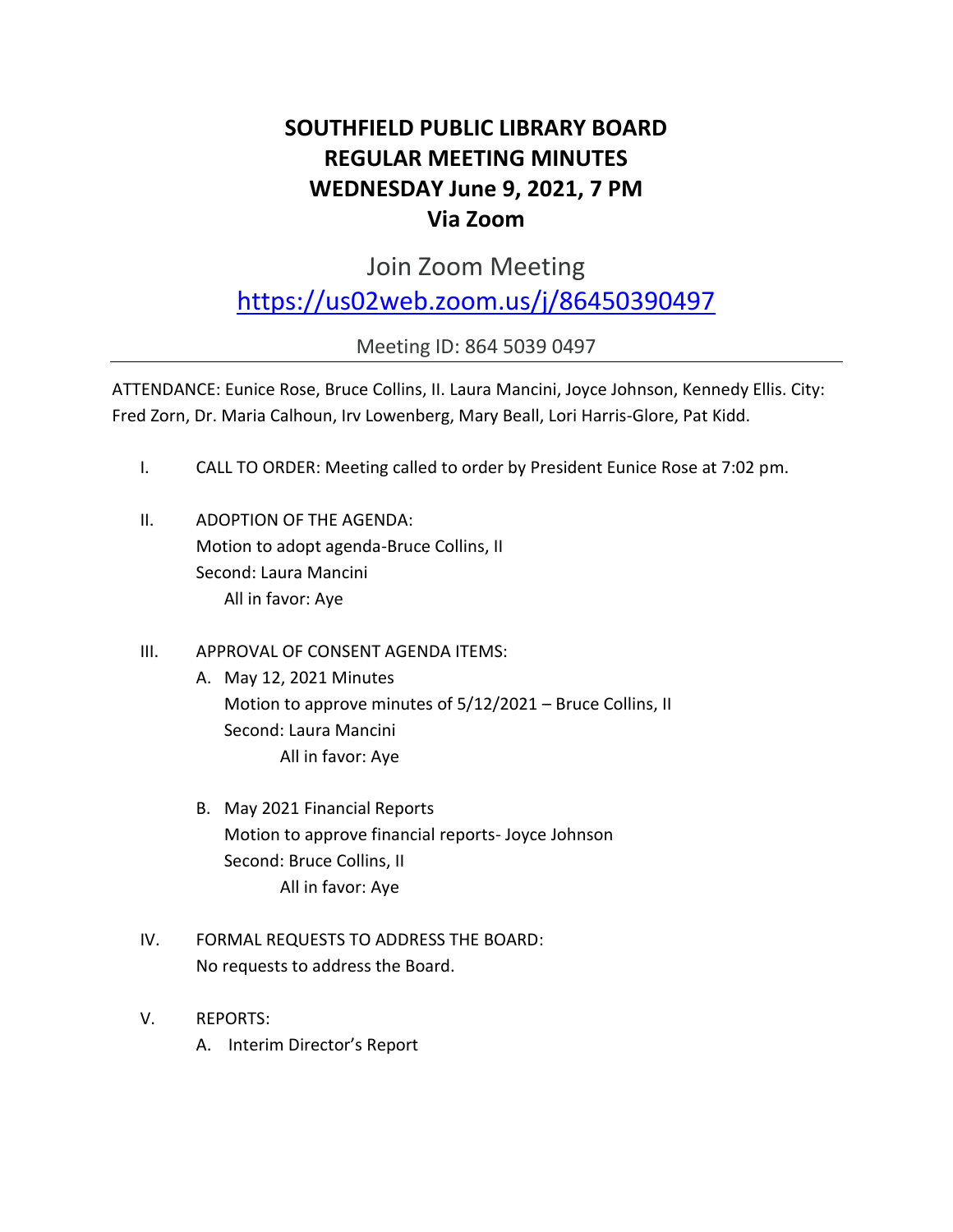#### **Acting City Librarian's Report: June 2021**

The main focus of the past weeks has been preparing the library for reopening and hours expansion. We look forward to welcoming more patrons back in person! The City of Southfield is continuing their mask mandate for all visitors until at least July 1, and the Library will be following that.

#### **Building**:

- Had the roof inspected and we are getting all the recommended repairs. I asked for a thorough assessment of all seven roofs, and the current life-span of the roof is now at 5 years until replacement.
- Had all the windows inspected and we are awaiting the final report on needed repairs.

**Staffing**: recruitment continues for 5 unfilled positions and 2 new positions.

**Outdoor Spaces Enhancement Project**: Met with Parks and Recreation and an outside landscaper to decide plantings and schedule. Working with Purchasing on finding hardscape companies. Researching furnishings.

#### **Partnerships**:

- Talked with Shelley Freeman, head of the City of Southfield's Business Development Team, to explore ways to renew our partnership to provide information and resources to our business community. Our support of Southfield businesses was once a hallmark of the Library, and it could be again.
- Ms. Freeman also suggested our two departments renew conversations with the Southfield Public Schools on how we can both help them succeed. This was done several years ago, and the time is right to continue.
- Recently, I was approached by the training consultant for MiOSHA about possibly receiving free virtual workplace safety training seminars that we could share with our community as a conduit. More details to come.
- We are participating in several programs with Parks & Recreation this summer. Thanks to them for providing new ways to reach our families!

**Friends of the Library**: had a great meeting to discuss ways to restart services safely and support the Library. Book sales will occur throughout the summer in the Lobby or outdoors. Jazz and Blues concerts will kick off our summer programming starting June 16 on the patio and continue in July and August.

> Laura Mancini: Ms. Mancini toured the library prior to re-opening and was very impressed with the shields, barriers and PPE for public use. She thanked the staff for all their hard work in getting the building ready to receive patrons.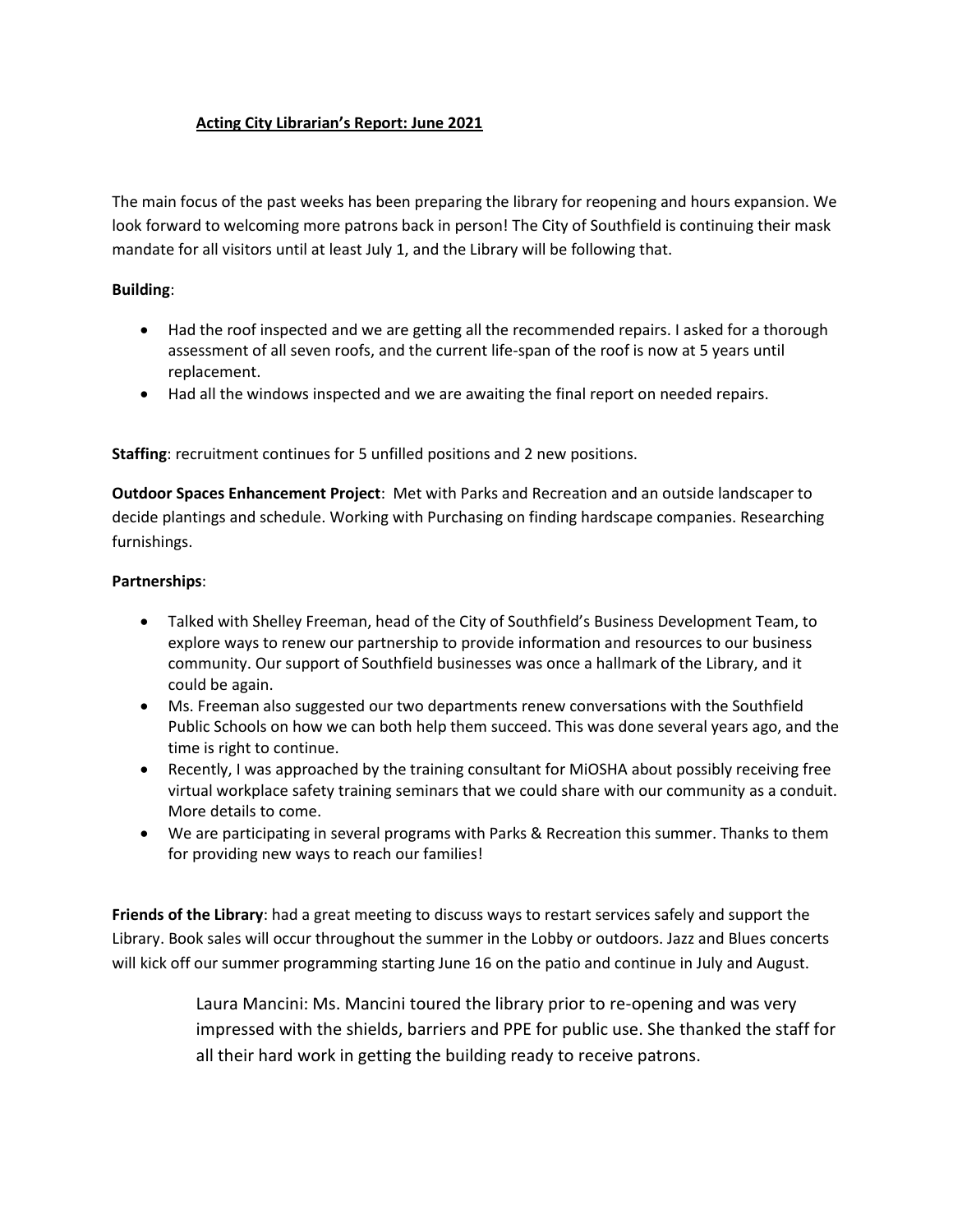#### VI. BUSINESS:

### A. Recruitment/Selection process for City Librarian:

Mary Beall- Interim Director: The City HR Department requests that the Library Board review the current job posting for City Librarian in order to start preparing an updated job description.

Laura Mancini: Recruitment is moving ahead with discussion, revision and updating of City Librarian position. Ms. Mancini suggests a special board meeting to focus on discussing the job description of the City Librarian. Each board member will compile a list of goals they would like to see accomplished and send that information to Ms. Mancini to be compiled into a single document.

# **The Southfield Library Board has voted and agreed to holding a Special Meeting on Wednesday, June 30, 2021 at 7 pm.**

B. Re-Opening:

The Southfield Public Library will reopen to the public on Thursday, June 10, 2021 for Grab & Go service. Patrons will be limited to 30 minutes visits.

- Browsing of library materials on all three floors
- Checkouts and Holds pickup
- Librarian Reference and Reader's Advisory consultations
- Library card applications, renewals, account issues at Circulation Desk
- Library Program sign-up
- Optional: Friends book sales

Services offered in the Meeting Room Lab:

• Computer use by appointment for 60 minutes (Optional: expand to other libraries in consortia)

• Walk-in quick printing, photocopying, fax, and scan services

Services continuing:

- Drive-up
- Phone and email reference and reader's advisory
- Book a Librarian
- Online Technology Help
- Virtual Computer classes
- Virtual Adult and Youth Programming

Services not offered at this time: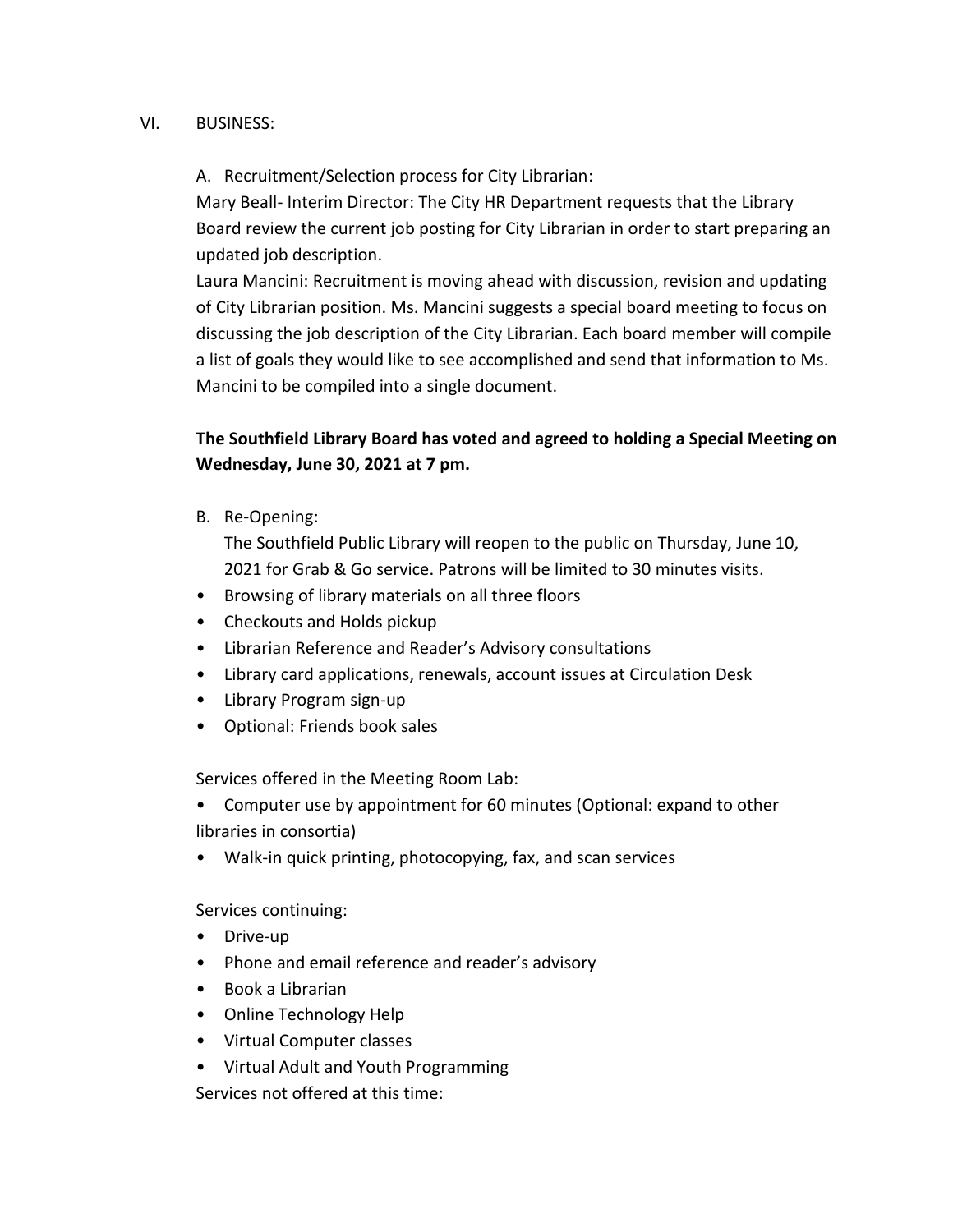- Study Rooms
- Walk-in computer use
- Indoor programs
- Seating areas

Patrons will access to all collections and resources of the library on each floor. No seating will be available, furniture will be wrapped and moved

Expansion of Service Hours to begin Monday, June 14, 2021: Proposed Increase to Library Service Hours: Monday and Wednesday: 11-8 p.m. (adds one hour onto close)

Tuesday, Thursday, Friday: 11-5

Saturday: 11-3 (adds four hours onto weekend)

C. Strategic Planning:

Mary Beall- Interim Director: The strategic planning process is helpful in creating a road map for the future of SPL. It will allow the library to look at services prepandemic and to determine what the community needs post pandemic. Information had been gathered from staff and public pre-pandemic. New surveys will give insight into how different everyone may feel post-pandemic.

Joyce Johnson: Ms. Johnson would like summaries, survey questions, and statistics from the strategic planning surveys conducted pre-pandemic sent to the Library Board.

Be it RESOLVED that the Southfield Public Library Board voted that the Southfield Public Library will renew and continue contract with MCLS for Strategic Planning to develop a new mission statement and plan for new and diverse services for the Southfield community.

Motion: Laura Mancini Supported: Joyce Johnson All in favor: Aye

## IX. COMMENTS:

Joyce Johnson: Ms. Johnson would like the position clarified on how questions or comments from patrons are addressed when submitted to the Library Board.